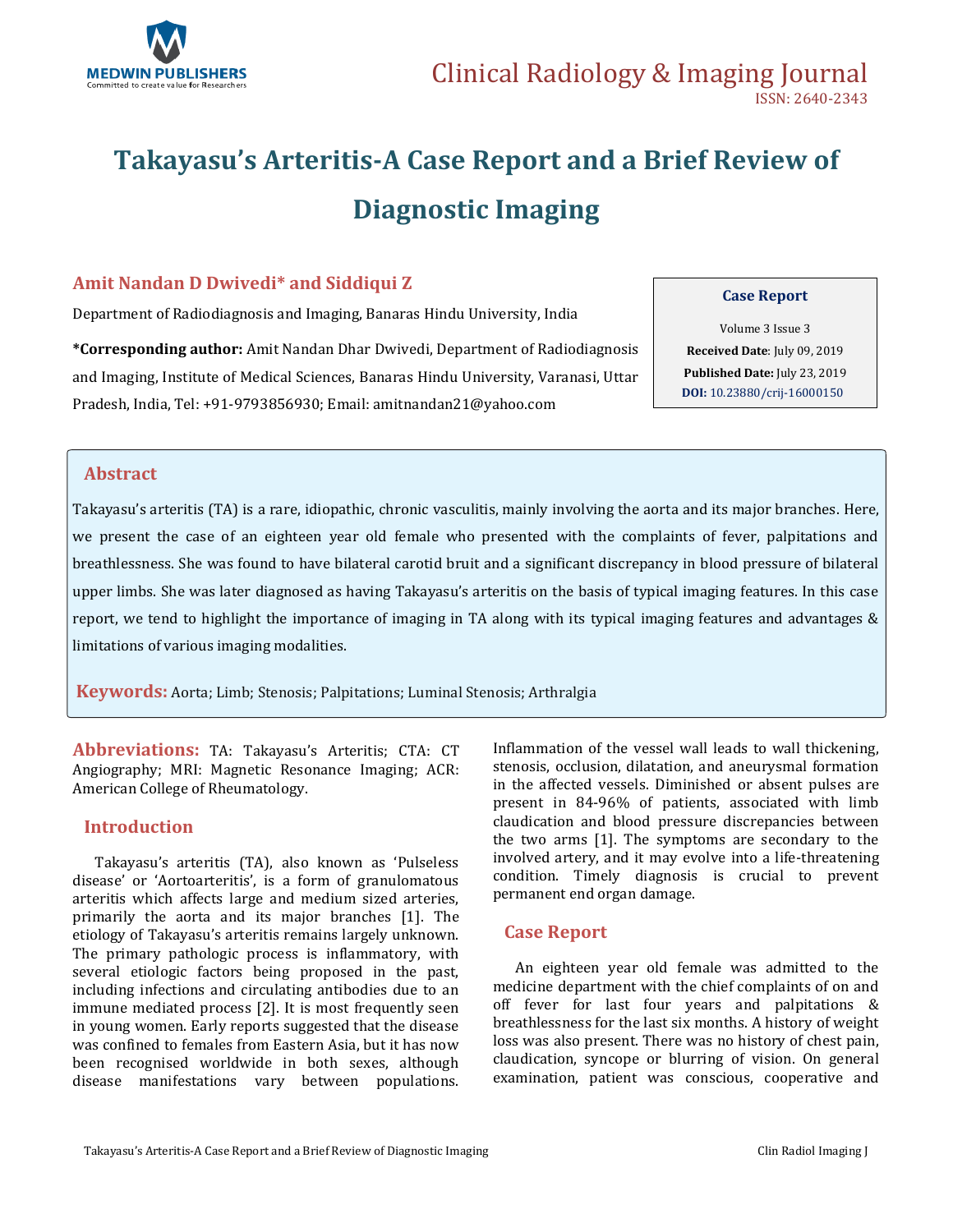## Clinical Radiology & Imaging Journal

oriented to time, place and person. Bilateral brachial and radial arteries showed feeble pulses and a significant difference in blood pressure were recorded in bilateral upper limbs. Jugular venous pressure was raised and bilateral carotid bruits were present. Cardiac examination revealed a systolic murmur over pulmonary area, loud P2 and apex palpable in sixth intercostal space, lateral to midclavicular line.

The patient was referred to the radiology department with an aim of evaluating the cause for carotid bruits and the discrepancy in blood pressure of bilateral upper limbs. A colour doppler study of neck vessels, revealed diffuse circumferential thickening involving bilateral common carotid arteries along with luminal narrowing (Figures 1 & 2) and significant velocity changes. The doppler study of bilateral upper limbs was unremarkable. Hence, the patient was advised CT Angiography (CTA) for further evaluation which revealed concentric mural thickening involving the ascending aorta, aortic arch, descending thoracic (Figures 3 & 4) and abdominal aorta. No associated calcification was seen. Bilateral common carotid arteries showed circumferential mural thickening causing significant luminal stenosis (Figure 5), as was seen on colour doppler study. Bilateral subclavian arteries were also involved. Proximal part of superior mesenteric artery showed concentric wall thickening with associated luminal narrowing; however, the celiac axis & inferior mesenteric arteries were spared and showed normal calibre & wall thickness. Long segment stenotic lesion was noted in right renal artery, near its origin; left renal artery was spared. No obvious evidence of any ectasia or aneurysm was noted in the involved vessels. No signs of any end organ damage or ischemia were noted. Associated left ventricular hypertrophy and cardiomegaly was seen. Pulmonary and coronary arteries were not involved. On the basis of clinical and CTA features, a diagnosis of Takayasu's arteritis was made.



**Figures 1 & 2:** Gray scale sonographic images showing bilateral common carotid arteries. Diffuse, homogenous, circumferential mural thickening of bilateral common carotid arteries is noted along with luminal narrowing.



**Figures 3 & 4:** Axial and coronal post contrast CTA images showing diffuse, concentric mural thickening involving the aortic arch and the descending thoracic aorta.

Copyright© Amit Nandan D Dwivedi and Siddiqui Z.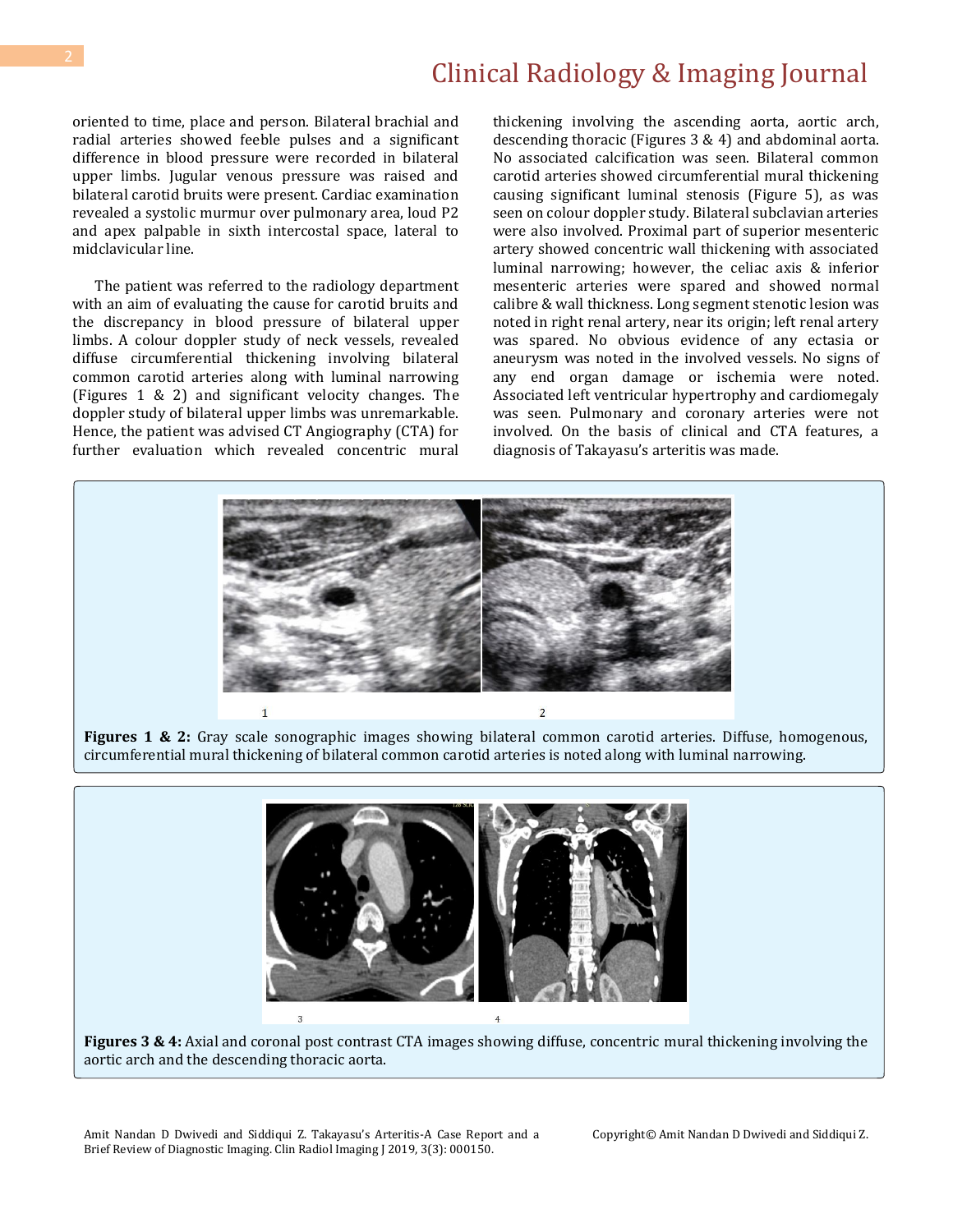## Clinical Radiology & Imaging Journal

complete evaluation of aorta and its abdominal branches due to obscuration by bowel gas, nor is it of any use for the evaluation of thoracic aorta, coronary and pulmonary arteries.

Conventional angiography has been considered the 'gold standard technique' for diagnosis, but it is invasive. It often shows long segment, smooth tapering stenosis or frank occlusions and offers the added advantage of performing guided interventions in the same sitting. It can also be used for the measurement of central arterial pressure. However, it can be difficult to perform it in severe stenosis & heavy calcification and it does not provide any information about the wall architecture. Hence, it cannot be used to differentiate between stenosis due to acute mural inflammation and stenosis due to chronic mural fibrosis [6].

Multidetector CT angiography (CTA) has emerged as a reliable non-invasive tool in the evaluation of patients with TA and has largely replaced conventional angiography for diagnostic purposes. The two most important CT angiography features in TA include mural thickening and luminal changes in the involved vessels. Mural thickening may be the most important finding in the early phases of the disease [1]. Calcification in the thickened wall has been observed in 27% of patients and it is usually transmural [7]. On the post-enhanced CTA images, a double ring enhancement pattern of the thickened wall has been described, which is best seen in the venous phase [7,8]. A faint inner ring and an obviously visible outer ring are usually observed. Most commonly seen finding associated with mural thickening is, luminal stenosis and the stenotic lesions are most frequently observed in the subclavian and common carotid arteries, followed by the renal arteries. Complete occlusion, ectasia and aneurysm of the vessels can also be seen, but are less common [9,10]. Pulmonary and coronary artery involvement can be seen in 63.3% and 44.4% of patients, respectively [11]. CTA also helps is the evaluation of end organ status, such as signs of ischemia in brain and bowel, which can help in prognostication of these patients and in dictating the line of further management.

MRI is ideal for serial evaluation of TA patients due to its lack of need for ionizing radiation. Patients of TA are most frequently young females and hence, MRI is desirable to avoid excessive radiation exposure. MRI can be useful for early diagnosis of TA because of its ability to detect early wall changes and increase in thickness. Techniques like cine MRI can also detect hemodynamic changes such as aortic regurgitation (AR).Disadvantages of MRI include longer scan times, difficulty in visualizing



image of the same patient showing mural thickening with significant luminal stenosis involving the bilateral common carotid arteries.

### **Discussion**

Takayasu's arteritis (TA), also known as 'Pulseless disease' or 'Aortoarteritis', is a rare and chronic idiopathic inflammatory condition which is most frequently observed in young women, with females being affected eight times more than men [3]. The female to male ratio appears to decline from Eastern Asia towards the West [1]. The median age of onset is 25 years; however, approximately 25% cases have an onset before the age of 20 and 10-20% present after the age of 40. It is more common in Asia but is not racially or geographically restricted [4].

Clinical manifestations of TA are non-specific and can be divided into two categories: (1) Constitutional symptoms, which include fever, weight loss, malaise, arthralgias & headache and (2) Symptoms due to vascular insufficiency, depending upon the vessel being involved. For example: Arterial hypertension and renal failure due to the involvement of renal arteries [5].

Indeed, imaging plays a crucial role in the diagnosis of TA. Sonography can be used for the initial evaluation of patients with suspected TA. The involved vessels show homogenous, circumferential mural thickening with associated narrowing. Vascular occlusions, aneurysms and velocity changes can be evaluated using doppler study. However, sonography cannot be used for the